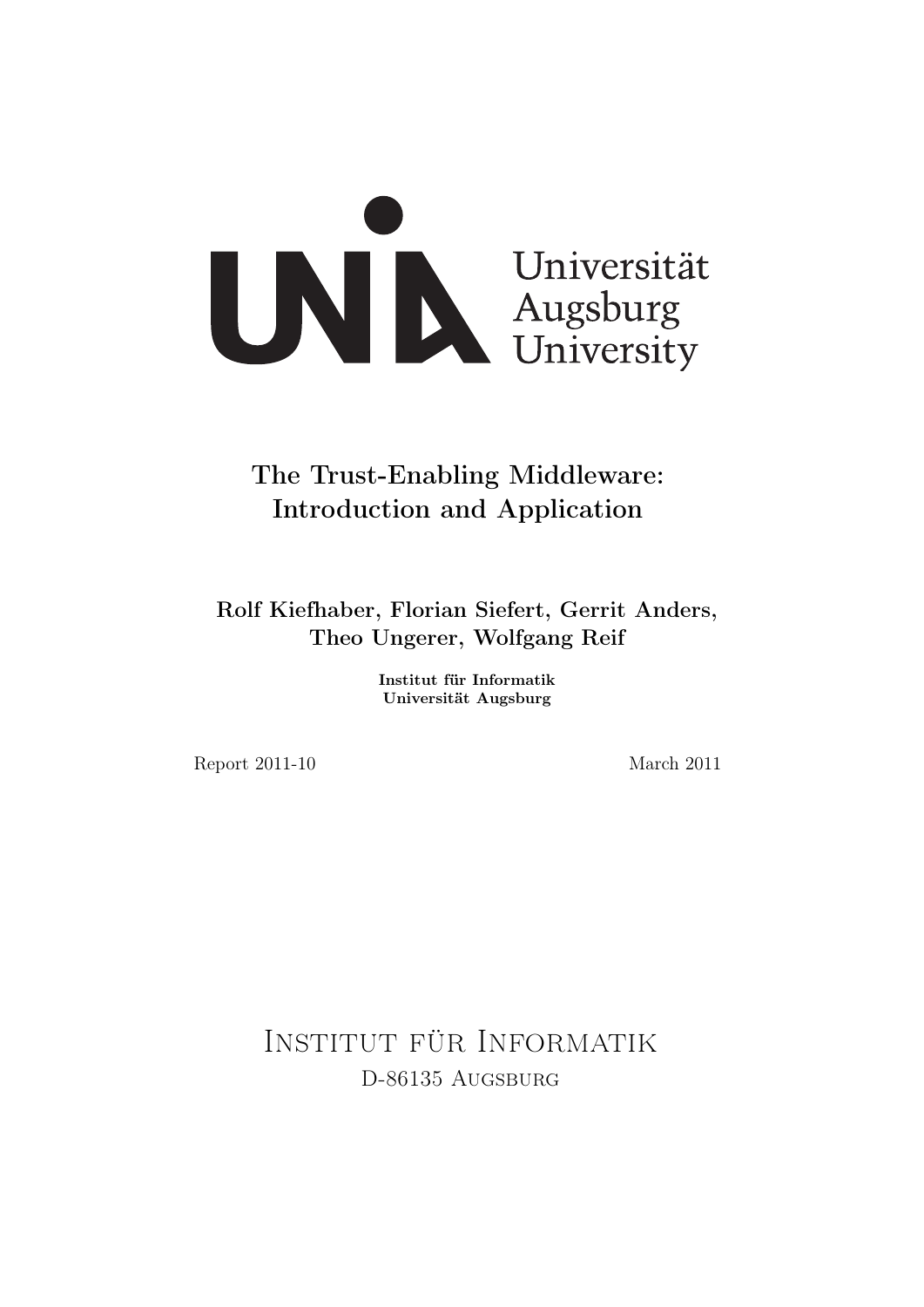Copyright © Rolf Kiefhaber, Florian Siefert, Gerrit Anders, Theo Ungerer, Wolfgang Reif Institut für Informatik Universität Augsburg D–86135 Augsburg, Germany http://www.Informatik.Uni-Augsburg.DE  $-\frac{1}{2}$  rights reserved  $-$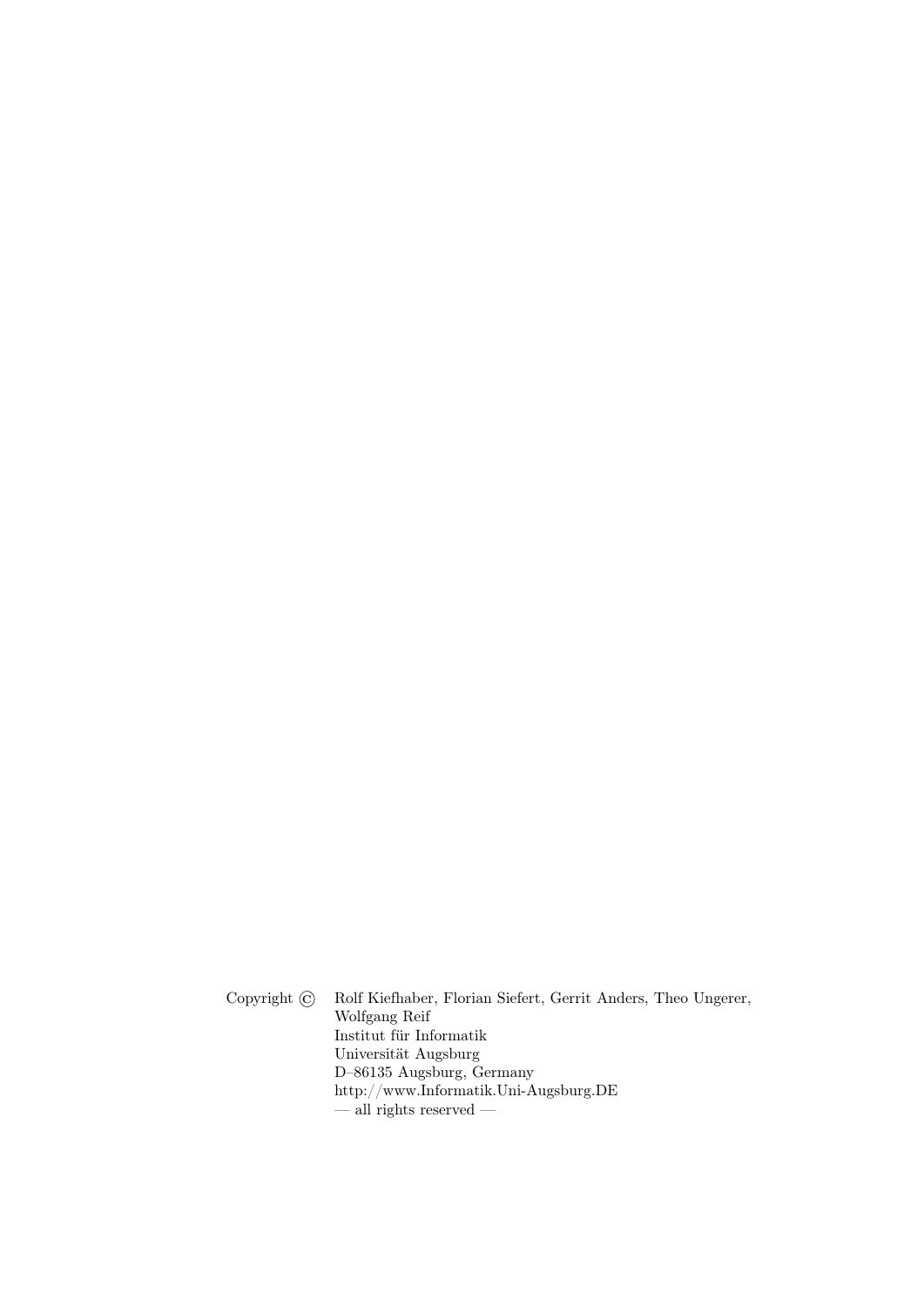## The Trust-Enabling Middleware: Introduction and Application

Rolf Kiefhaber, Florian Siefert, Gerrit Anders, Theo Ungerer, Wolfgang Reif

Institute of Computer Science

Augsburg University, Germany

E-Mail: {kiefhaber, siefert, anders, ungerer, reif}@informatik.uni-augsburg.de

#### Abstract

In this report, we present the Trust-Enabling Middleware (TEM) that is based on the message- and service-oriented organic middleware OCµ. The TEM enhances OCµ by features that enable the middleware as well as applications based on it to use trust data. These features include the possibility to save experiences made with interaction partners and to derive trust data with the help of trust metrics out of these saved experiences. Furthermore, we show an example application based on the Trust-Enabling Middleware that considers uncertainty in power networks, the Trusted Energy Grid, and especially illustrate its use of the Trust Metric Infrastructure provided by the TEM.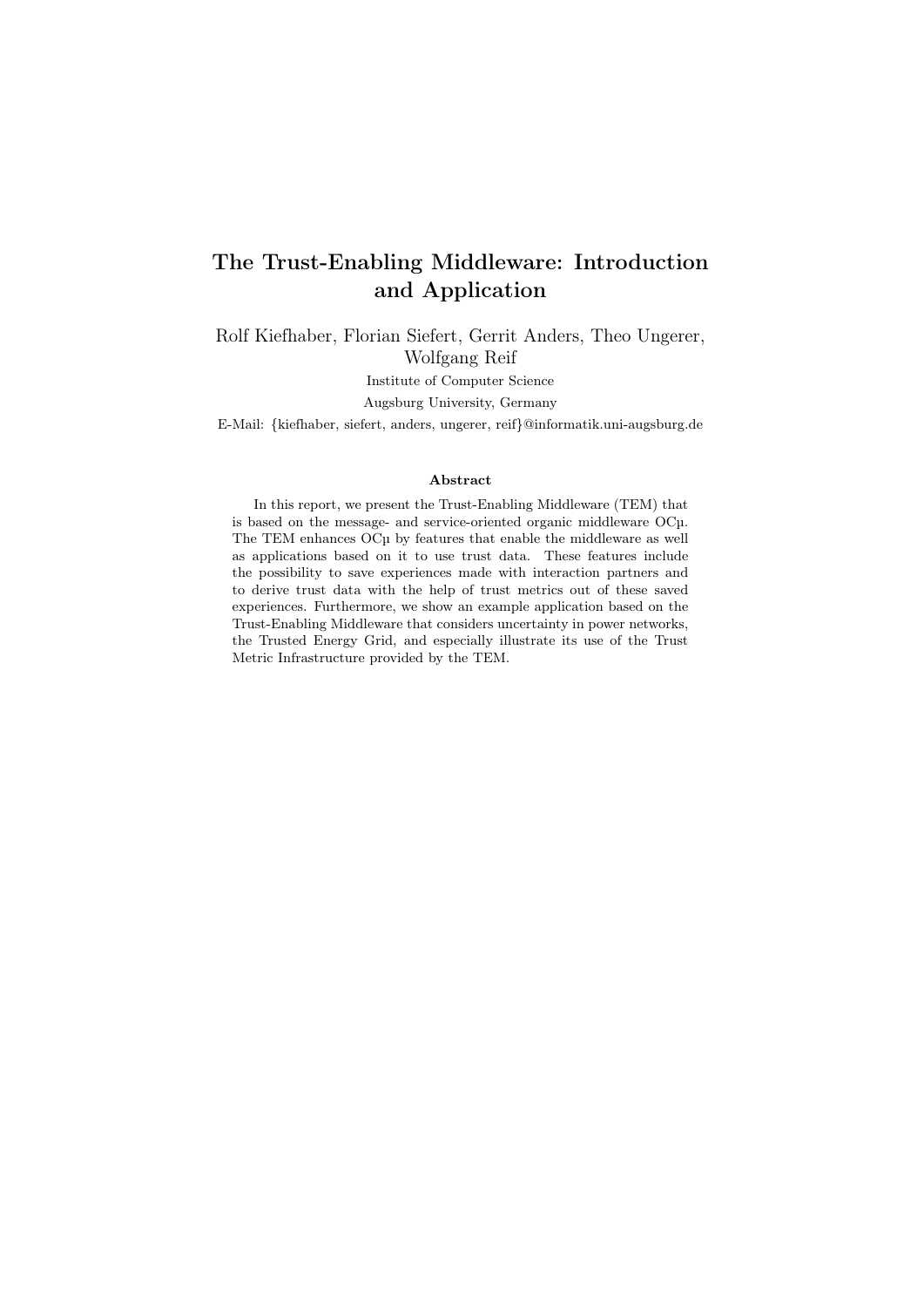## 1 Introduction

Many distributed applications use the concept of trust as a way to deal with uncertainty or to enable cooperation among its entities. For this purpose, these entities must have the capability to save experiences made with interaction partners in a specific context, to interpret these experiences with a specific metric to trust values, and to query trust values. However, it is not useful that all applications come up with individual solutions to this generic problem. Therefore, a common foundation that provides an infrastructure for storing, interpreting, and querying trust data is required.

To be able to provide a generic infrastructure for applications that have the need for the concept of trust, we therefore developed the Trust-Enabling Middleware (TEM). The TEM is based on the message- and service-oriented organic middleware OCµ [\[8\]](#page-17-0), a middleware that uses Organic Computing principles [\[4\]](#page-17-1) and thus incorporates self-x properties, such as the ability to configure, optimize, and heal itself. The Trust-Enabling Middleware extends OCµ by the concept of trust. On the one hand, the TEM hence provides generic functionality for applications running on top of it that need to save, interpret, and query trust related information. This functionality is encapsulated in the Trust Metric Infrastructure. On the other hand, the TEM can increase its robustness by making use of trust data itself by considering trust in the self-x algorithms.

Trust, as we define it [\[7\]](#page-17-2), is a multi-faceted concept. It considers the faith of users in the system as well as the faith of entities in other entities. It thus enables cooperation among entities, like needed, for example, in multi-agent systems [\[5\]](#page-17-3). An important property of trust is that it depends on the given context as, for instance, you may trust your doctor in giving therapy to you when you are ill but not in repairing your car. Moreover, trust evolves over time and is a subjective concept. It consists of the facets functional correctness, safety, security, reliability, credibility, and usability.

If different facets of trust are regarded, different measures have to be taken either at design time or at run time. This report focusses on reliability and credibility. Reliability gives a measure of the availability, resilience, performance of a system, while credibility gives a measure of how beneficially an interaction partner behaved in the past. Both facets are quantifiable and can be measured and evaluated while a system is running. While reliability is measured by the middleware, credibility has to be evaluated by the application.

In this report, we describe the architecture of the Trust-Enabling Middleware and its Trust Metric Infrastructure. Moreover, we show an example application based on the Trust-Enabling Middleware. The remainder of this report is structured as follows: Sect. [2](#page-4-0) presents the architecture of OCµ. In Sect. [3,](#page-7-0) we give a detailed introduction to the TEM's Trust Metric Infrastructure that enables applications based on the TEM as well as the TEM itself to save, interpret, and query trust data. Afterwards, an application that uses the Trust-Enabling Middleware and its use of the provided functionality, especially the Trust Metric Infrastructure, is shown in Sect. [4.](#page-12-0) Finally, Sect. [5](#page-15-0) concludes this report.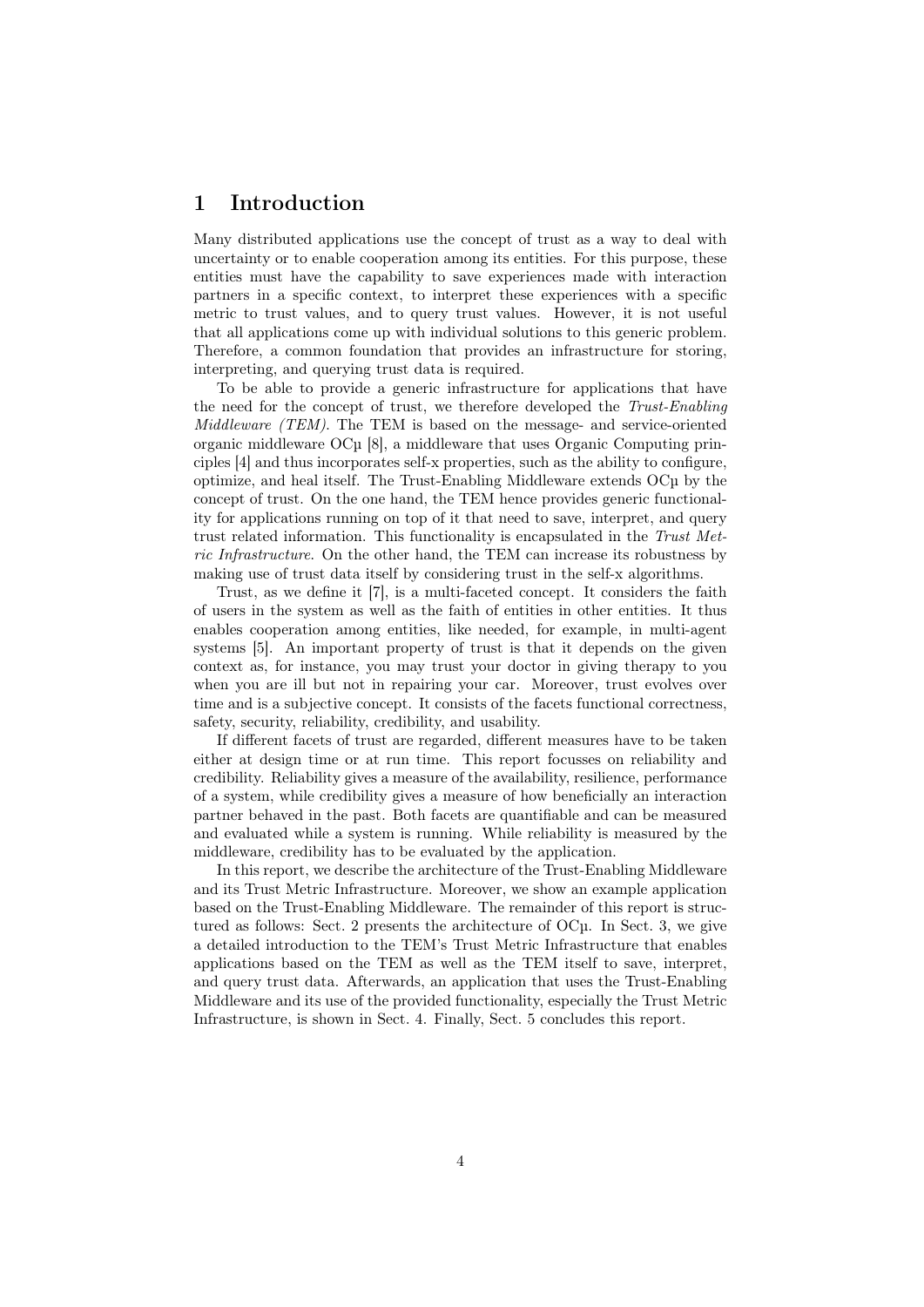## <span id="page-4-0"></span>2 Architecture

The Trust-Enabling Middleware (TEM) is based on the OCµ middleware and enhances it with trust capabilities. Before the TEM enhancements are explained, we give a short overview of OCµ.



<span id="page-4-1"></span>Figure 1: Architecture of OCµ

Figure [1](#page-4-1) shows the architecture of OCµ. The left part depicts a typical middleware where services can send and receive messages. The right part, the Organic Manager, implements the self-x properties that make the middleware organic. The self-x-properties include self-configuration and self-optimization to balance the workload of nodes by relocating services. Self-healing is applied in case of node failures. With these properties, OCµ is able to autonomously react to different situations, like the failure of a node or an increase of the load of a node. The Organic Manager observes the system and uses a planner to find actions to improve the system, which are then executed by the actuator.

Services are registered and run on nodes. A TEM node is similar to a node in a Peer-to-Peer network composed of physical devices, such as PCs. Every node is identified by a unique identifier (id), the node id. A service is defined by implementing the Service interface that provides methods to interact with the rest of the system and notifications about what part of the service lifecycle (see Figure [2\)](#page-5-0) the service is in.

Services are also able to register message monitors. Monitors can be added for incoming and for outgoing messages. All messages are sent through a monitor queue before being transferred to other nodes (outgoing monitor queue) or being dispatched to services (incoming monitor queue). A monitor needs to implement the Monitor interface and can be registered using the MonitorManager interface obtained by the ServiceConnector. It is able to add piggy-back<sup>[1](#page-4-2)</sup> information to a message or generally observe the message flow of a node.

<span id="page-4-2"></span><sup>&</sup>lt;sup>1</sup>Piggy-backing information on a message means to add additional information on top of an already existing message.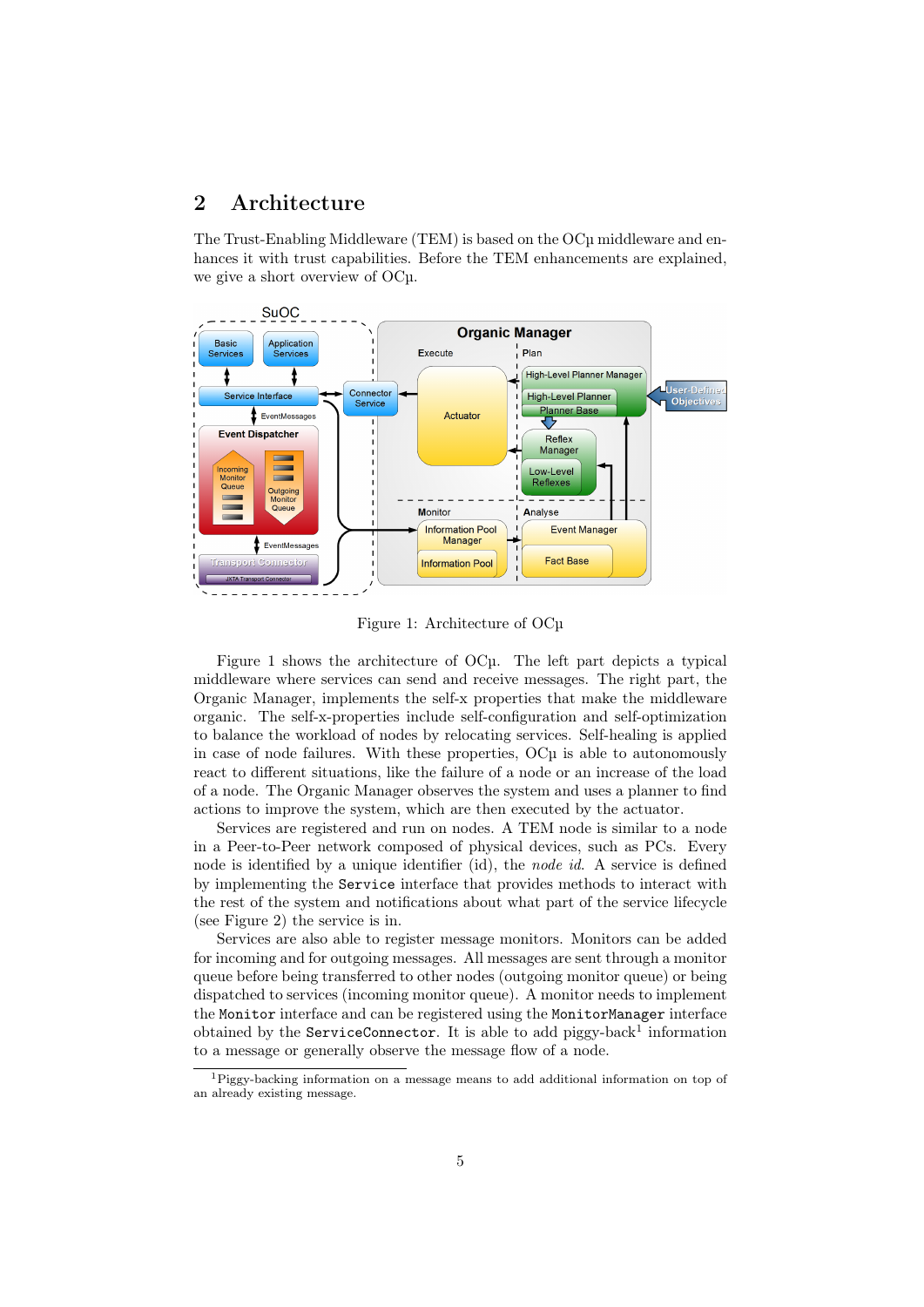To receive messages, a service has to bind itself to the middleware. A binding is a unique string that serves as an address for other services to contact it. A binding consists of subbindings separated by a dot. All messages directed to the services registered bindings are dispatched to it. This also includes messages that contain a registered binding as subbinding. For example, if a service is registered for the binding de.octrust.service.md5, it receives messages with the target binding *de.octrust.service.md5*, but also messages with the binding **de.octrust.service.md5**.encryptionRequest. To bind itself to a binding, the service needs to call methods on a ServiceBinder, also obtained by the ServiceConnector.



<span id="page-5-0"></span>Figure 2: Service Lifecycle

Figure [2](#page-5-0) shows the lifecycle of a service. The lifecycle consists of the following three states:

- unregistered In this state, the service object was just created and can be registered on the middleware. The service can also be relocated to another node in this state. When the service is registered on the middleware, its init method is called and after completion of the method the service is in the inactive state.
- inactive In this state, the service is registered and has a *service id* assigned to it, but does not yet receive messages. Unregistering it moves it back into the unattached state after calling the destroy method of the service. Starting the service moves it to the active state after a call to its start method.
- active This is the state in which the service can receive messages until it is stopped again, marked by a call to its stop method.

The methods init, start, stop and destroy acknowledge a state change to a service and are described in more detail below:

- init In the init phase, a service is registered with OC<sub>µ</sub>. All information to interact with the system is provided in this phase by the ServiceConnector interface. A service should set its binding here.
- start After a service is started, it receives messages from other nodes. In this phase, monitors should be registered with the middleware, if required, by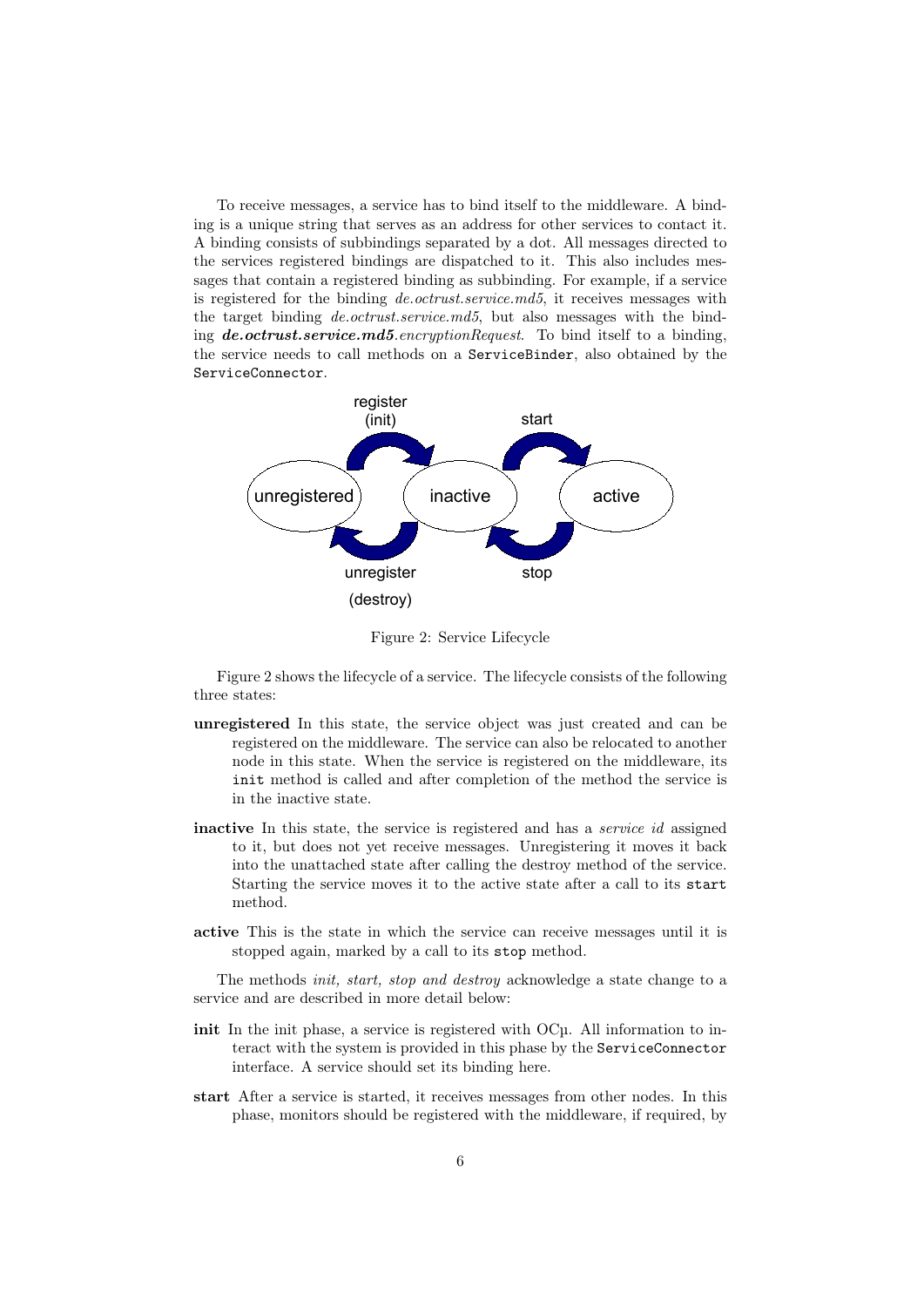using the MonitorManager interface. The interface can be obtained from the ServiceConnector.

- stop After a service is stopped, it can no longer receive messages. Messages are stored on the node until the service is started again. This phase is useful to unregister all monitors until the service is started again.
- destroy In the destroy phase, the service is unregistered from OCµ and can no longer be started. In this phase, all open resources, e.g., database connections or file streams, should be closed.

If a message is dispatched to the service, a method processMessage of the service is called and the message is given as argument. A message in  $O\mathbb{C}\mu$  is always an EventMessage object. It contains the sender and the receiver as well as the payload. The sender and receiver are both identified by their node id and service binding. The binding of the sender is a reply binding where answers should be sent to. A message is created by the EventMessageFactory and sent by using the MessageSender, both obtained from the ServiceConnector.

To send a message, the receiving node (targetNodeId) and the receiving service (destinationServiceBinding) have to be set and the data to be sent can be added (putElement). If no targetNodeId is given, the message is broadcast to all nodes in the network. If no destinationServiceBinding is given, the message is broadcast to all services on the receiving nodes. Both can be combined, so a message without targetNodeId and destinationServiceBinding is broadcast to all services on all nodes. In addition, a replyBinding has to be set. This reply binding is the second part of the return address, besides the node id of the sender ((sourceNodeId).

The mode of the message can be set to REQUEST, RESPONSE, EVENT, or FAILURE.The modes are not interpreted by OCµ, but provide the services a way to mark the type of a message. If the message is of type FAILURE, it indicates a fault in the service call, and an error report, e.g., an exception, has to be added to the fault message with a specific key. REQUEST and RESPONSE are used for typical request / response communications, like the call to a md5-hasher. EVENT messages are typically used for one-way messages, like heartbeat-messages.

Additionally, OCµ provides a special service for proactive behavior, the PeriodicService, as required, for instance, in multi-agent systems. This service does not only react on received messages but also triggers a step method periodically. The interval can be set in each PeriodicService by overriding the getInterval method. It returns the amount of milliseconds for the intervall. Every n milliseconds, n given by the getInterval method, the step method is called. This only happens when the service is in the active state. The timer is automatically suspended in the inactive state.

As a special feature, OCµ provides a FailureDetector service to monitor other nodes and discover node failures [\[6\]](#page-17-4). The FailureDetector service is based on a typical heartbeat monitor, which periodically expects heartbeat messages to assure the node is still alive. The FailureDetector service in OCµ uses the capabilities of the organic middleware and its lazy implementation [\[6\]](#page-17-4) adds piggy-backs on application messages by using message monitors. This reduces the message overhead created by typical failure detectors. Other services can register themselves to receive announcements of node failures.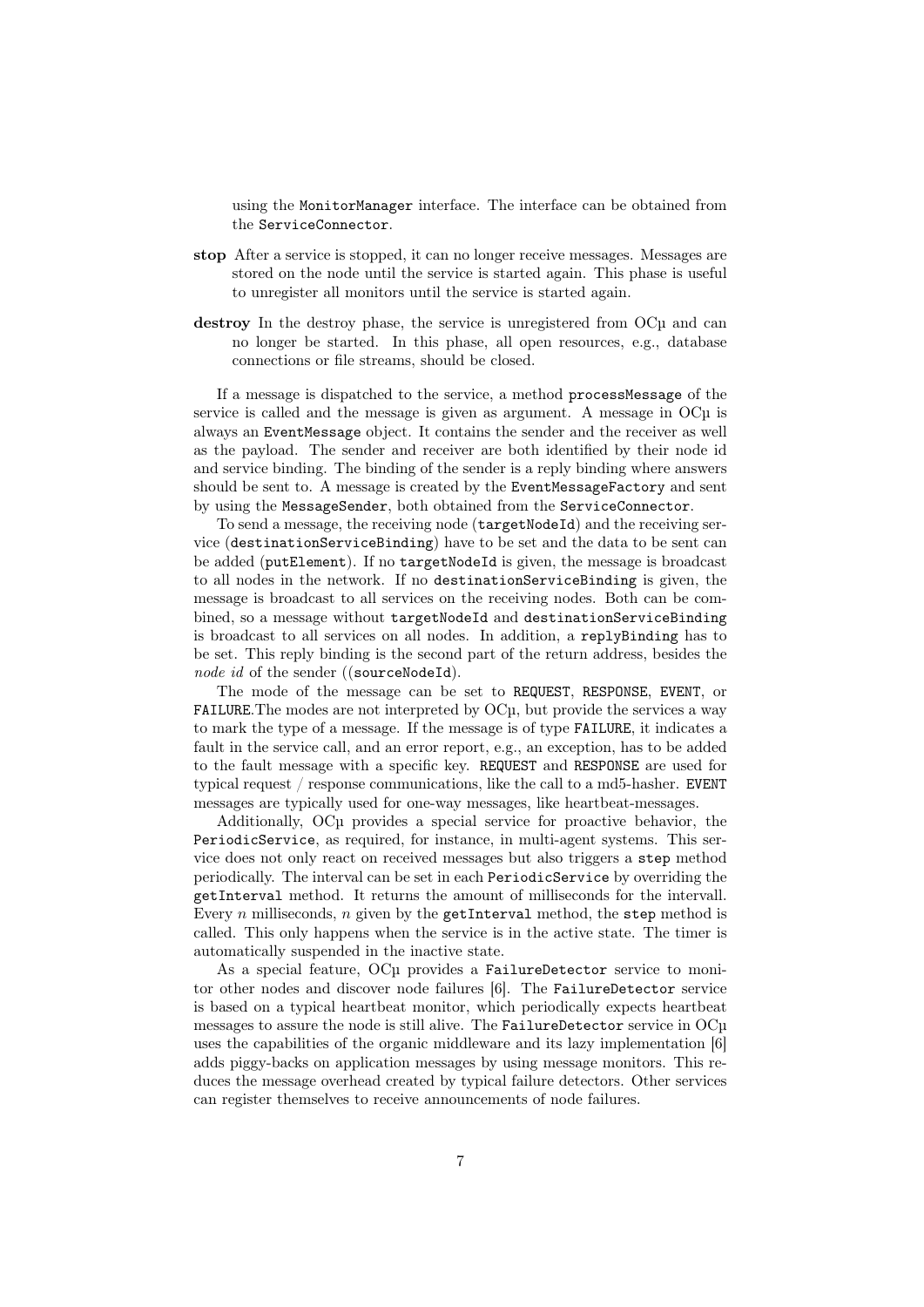To discover other nodes, OCµ provides a DiscoveryService. This service performs an asynchronous look-up to find services registered to a binding. This includes all bindings that contain the search binding as a subbinding. After a timeout given by the calling service, all services found are returned with full contact information, using the ServiceAdvertisment class, to the DiscoveryListener interface provided by the calling service.

The full Javadoc for OCµ can be found at [https://ginkgo.informatik.](https://ginkgo.informatik.uni-augsburg.de/oc-trust/ocmu/javadoc/index.html) [uni-augsburg.de/oc-trust/ocmu/javadoc/index.html](https://ginkgo.informatik.uni-augsburg.de/oc-trust/ocmu/javadoc/index.html). The documents at this address will be kept up-to-date with new developments and might therefore differ slightly from the description made in this report.

The Trust-Enabling Middleware (TEM) extends OCµ with trust capabilities. A core part of this extension is the Trust Metric Infrastructure explained in the next section.

## <span id="page-7-0"></span>3 The Trust Metric Infrastructure

The objective of the Trust-Enabling Middleware (TEM) is to collect trust values and provide trust information to the application level as exemplified by the Trusted Energy Grid (TEG) in Section [4.](#page-12-0) The TEM provides techniques to handle trust operations for different contexts and is usable for measurements for different trust facets. It has to be noted that the TEM does only provide the ability to handle those trust values for facets that can be measured at run time. Both trust values from direct observation and reputation are considered in this report. Trust from direct observation is gathered from direct interactions with a communication partner. Reputation on the other hand is a trust value aggregated from information of third parties. If a potential reputation partner is not known, others in the system provide their direct trust values and a reputation trust value can be derived from this information. The nodes with direct trust values of a node that provide a reputation value from are called neighbor of the target node.

Trust is also highly context specific, but often, context is a role the node takes. A role is a subsumption of operations that are executed as part of an interaction by one of the interaction partners. To rate the success of an interaction, additional semantic knowledge is required. If, for example, an agent requests a MD5-hash for a string from a hashing service, the requesting agent can only determine the correctness of the result by checking the returned hash with an algorithm that can verify it. The hashing service's credibility can then be rated in its role as a "md5-hash provider". This role includes operations to accept the request, calculate the hash and return it to the requesting agent. A role is identified by a unique name. The TEM provides a specific implementation of this context, the Role class.

Our infrastructure provides an easy and standardized way to save trust related information and calculate trust data from this information. The infrastructure presented here also provides methods for users to calculate trust data using rather simple trust metrics as well as more sophisticated metrics. Therefore, we define the processing path as shown in Figure [3.](#page-8-0)

Services gather raw data about their interaction partners. These raw data represent experiences that were made with the interaction partners, e.g., measurements, and are used as a basis for the following calculations. Raw data are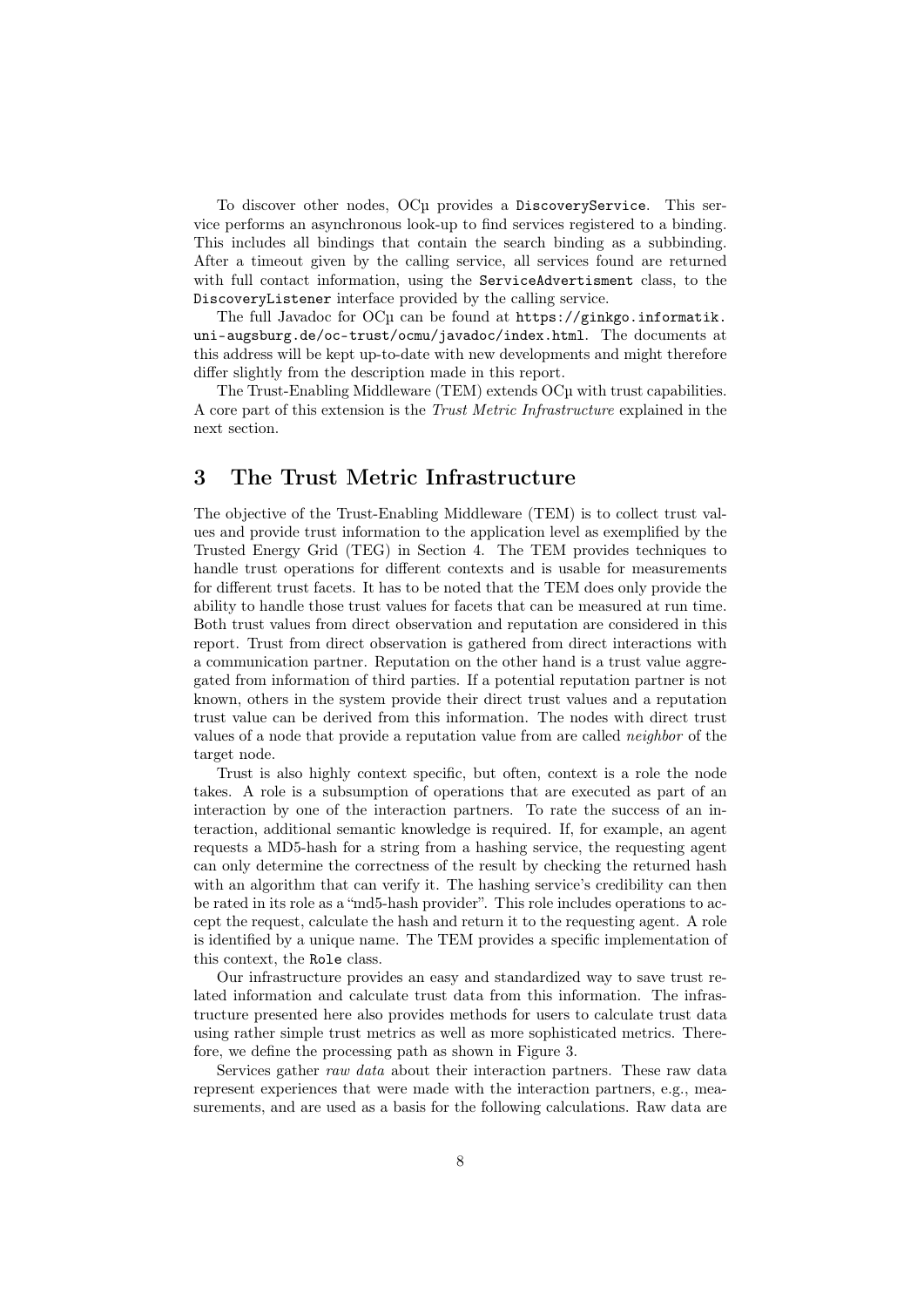

<span id="page-8-0"></span>Figure 3: Multi-Stage Process: Retrieving Trust Data

then *transformed* into a preprocessed form to process them easily with an *in*terpreter. Sometimes, e.g., only the most current measurements are of interest (sliding time window). Finally, these transformed data are interpreted into trust data. Trust data can either be a simple float value or a more complex object, e.g., containing time series analysis data. Figure [4](#page-9-0) shows the UML diagram describing the Trust Metric Infrastructure, which is one of the main features of the Trust-Enabling Middleware (TEM).

The data gathered is different for each application, so the five main concepts (RawData, Transformer, TransformedData, Interpreter, TrustData) need to be implemented by the applications. To make things easier for standard cases, we provide default implementations for Transformer and TrustData. One of the transformers we provide is the IdentityTransformer that returns the given raw data. In this case, no TransformedData needs to be defined, instead the RawData implements the interface RawTransformedData. This class is a RawData as well as a TransformedData. We also provide a TrustData implementation that only consists of a single float value, the SingleFloatTrustData.

Services can call methods to save and get raw data, store their transformers and interpreters, and to start trust calculations. These methods are provided to the services from the TEM by an interface called Trust.

#### 3.1 RawData

Raw data are the basic data gathered by the services about their interaction partners. For example, the middleware gathers information about the availability of other nodes in the form of RawData objects by observing message losses in order to estimate their reliability. Services as well as the middleware need to provide an implementation of the RawData class that contains all gathered raw data. The method addRawData in the abstract RawData class needs to be overridden and has to provide a merging logic to merge two RawData classes. The service can use the Trust interface to save new data by using the addRawData method. Raw data are saved per node id, facet, and context.

#### 3.2 Transformer and TransformedData

The transformer transforms raw data into transformed data. Transformer is an abstract class with two methods to override: getInputClass and transform. The method getInputClass returns the class object of the expected RawData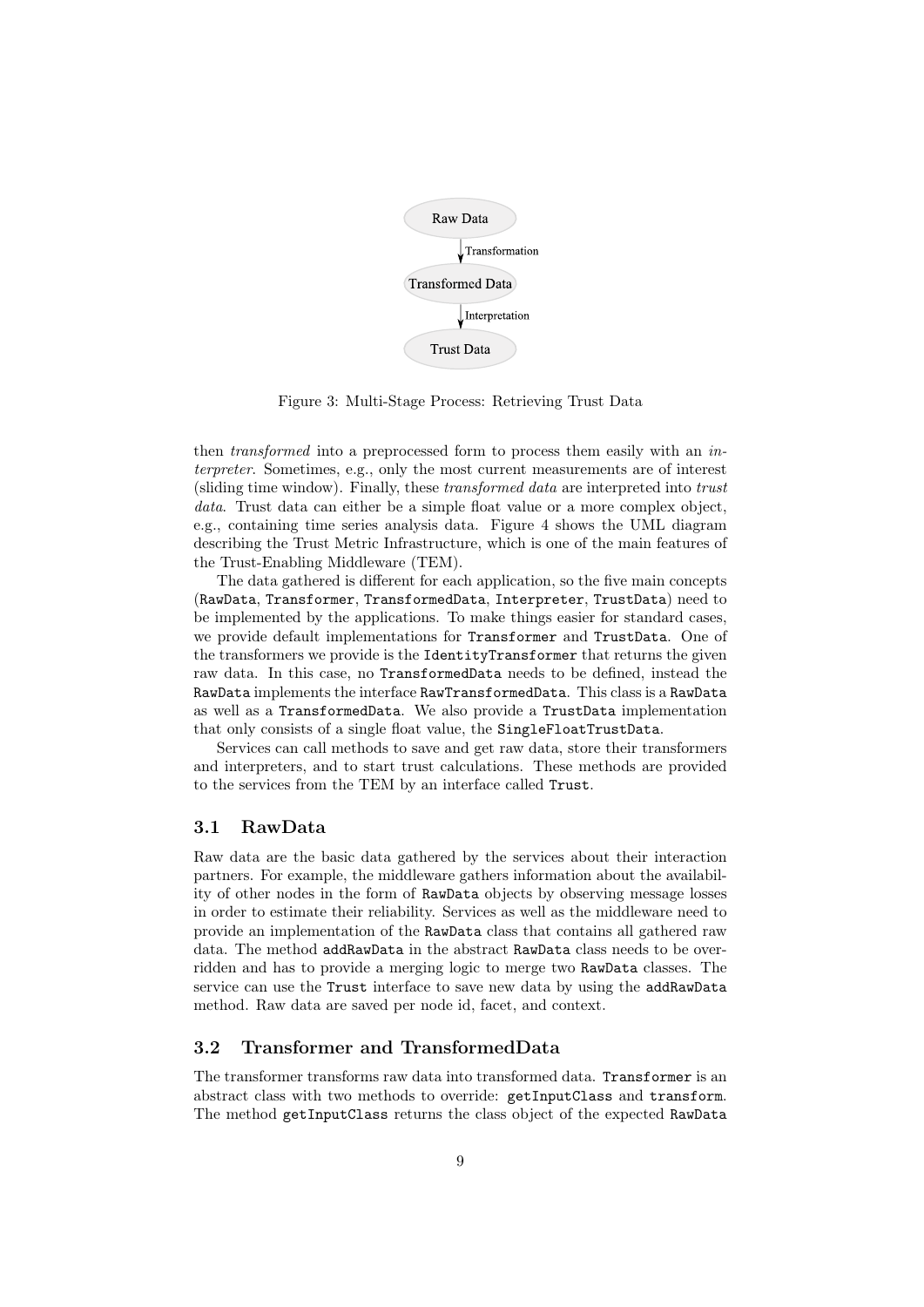

<span id="page-9-0"></span>Figure 4: Trust Metric Infrastructure: Class Diagram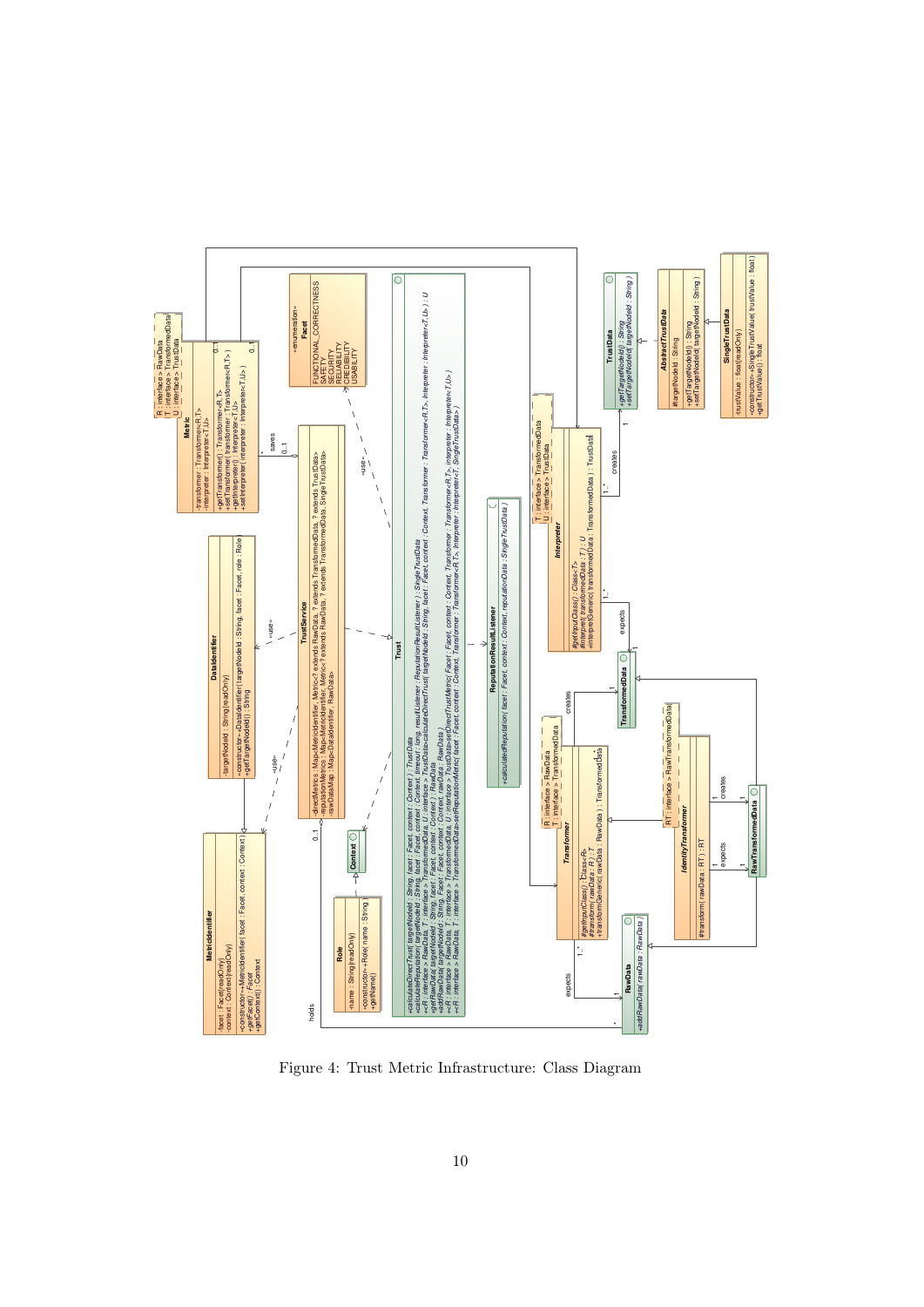class. This method is needed due to the way generics are implemented in Java. The important method is the transform method: it expects a RawData class and transforms it into TransformedData. This TransformedData contains the raw data in prepared form. TransformedData also needs to be implemented by the application. If raw data do not need to be transformed in a specific way, the IdentityTransformer can be used instead. It takes and returns an object of type RawTransformedData, which is a RawData and a TransformedData. Because of the way generics are implemented in Java, the getInputClass method still needs to be overridden, but that can be done in an anonymous inner class. The transformGeneric method is used internally and is of no concern for applications.

#### 3.3 Interpreter and TrustData

The transformed data can then be interpreted to yield trust data. The abstract class Interpreter is similar to the Transformer. The getInputClass method returns the class of the TransformedData that is expected as input. The interpretGeneric method is used internally and can therefore be ignored. The interpret method contains the logic to create an object of class TrustData, which usually represents a single float value. We provide a default implementation of this trust data, the SingleFloatTrustData, for such cases. If other implementations are needed, they have to be provided by the application.

#### 3.4 Trust Interface

The Trust Metric Infrastructure can be accessed by using the Trust interface. This interface can be accessed through the ServiceConnector of OCµ. In the TEM, the ServiceConnector is extended to a TrustServiceConnector. The ServiceConnector can be downcast to the TrustServiceConnector when running a service in the TEM. The Trust interface provides methods to access the Trust Metric Infrastructure, to save and get raw data, and to trigger trust calculations. In the following, the methods are discussed in more detail.

addRawData, getRawData With addRawData, the raw data gathered by the applications can be saved into the TEM. Raw data are saved per context, facet, and node id. If a RawData object for such a combination already exists, the addRawData method inside the RawData object is called, where the new data is merged into the existing raw data. The method getRawData accordingly returns the currently saved raw data.

setDirectTrustMetric This method sets a default transformer and interpreter for a facet and context combination. The Interpreter must expect the TransformedData type returned by the Transformer. The input type of the transformer and the export type of the interpreter can be chosen freely. If a default metric is set, the simpler version of calculateDirectTrust can be called (see below).

calculateDirectTrust This method comes in two variants. Both variants expect the context, facet, and node id of the node the trust data should be cal-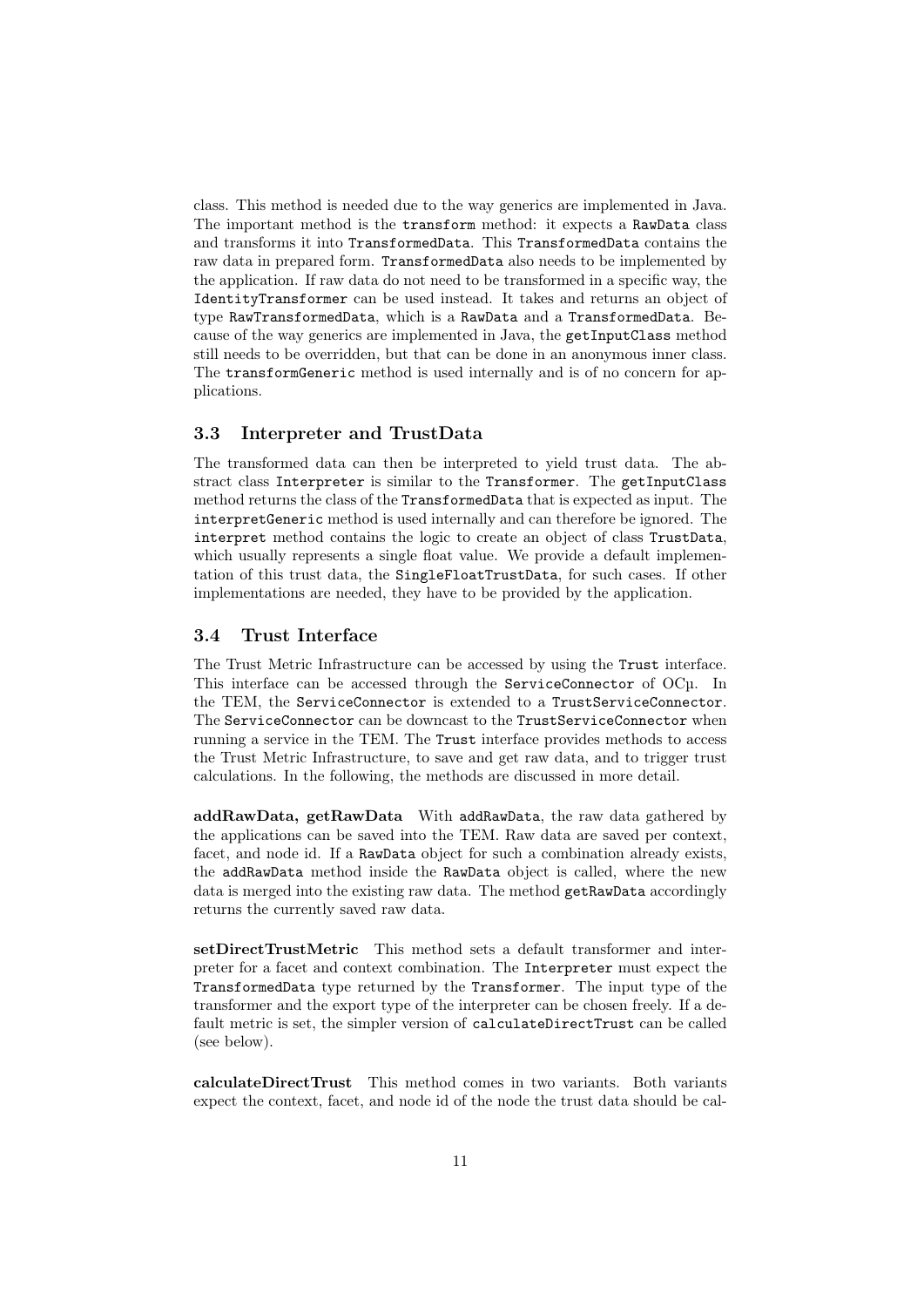culated for. In the simple variant, no other arguments are needed and the transformer and interpreter are used, which are set by the setDirectTrustMetric method. The more complex version additionally expects the Transformer and Interpreter to be used. This version of the method can be used if an unusual calculation is needed for a specific facet and context combination. In most cases, the simple version that uses the default metric should suffice.

setReputationMetric This method sets the Transformer and Interpreter that are used for reputation calculations. Like the direct trust metrics, they are saved per context and facet. They are used to calculate direct trust data of a neighbor node if a request for reputation data is received. The result must always be a SingleFloatTrustData, therefore the TrustData type returned by the Interpreter is pre-defined. As with the direct trust metric, the TransformedData returned by the Transformer needs to be the input for the Interpreter.

calculateReputation This method calculates the reputation of a node. For this purpose, direct trust values from all neighbors of the target node are gathered and locally combined to an overall value. The neighbors use the Transformer and Interpreter set by the setReputationMetric method to calculate a direct trust value of the target node. These direct trust values are the basis for the reputation calculation on the requesting node and are therefore sent back to it. Since the communication with other nodes is asynchronous, this method does not return anything immediately. Instead, a timeout and a ReputationResultListener have to be provided to the method. After the timeout is elapsed, the currently received data is calculated to yield a trust value and the result is handed to the listener.

All metrics for evaluating reputation as well as direct trust, are best set in the init phase of a service.

The TEM already provides a method to gather data about the reliability of other nodes. The Delayed-Ack-Algorithm [\[3\]](#page-17-5) uses the monitoring ability of the TEM to add piggy-back information on messages to observe the message flow of application messages. By doing so, the algorithm can determine the targets of application messages and whether or not the application messages were received. From this data, it can calculate a reliability value per node and save it data into the Trust Metric Infrastructure. The reliability data can be read by calling the calculate methods with a special context and the facet reliability. The Delayed-Ack-Algorithm therefore provides a Transformer and Interpreter for the raw data it gathers.

The classes at the top of the diagram, MetricIdentifier, DataIdentifier, Metric, and TrustService are internal classes to implement the logic of the infrastructure and are not further explained.

The full Javadoc of the TEM can be found at [https://ginkgo.informatik.](https://ginkgo.informatik.uni-augsburg.de/oc-trust/tem/javadoc/index.html) [uni-augsburg.de/oc-trust/tem/javadoc/index.html](https://ginkgo.informatik.uni-augsburg.de/oc-trust/tem/javadoc/index.html). The documents provided at this address will be kept up-to-date with new developments and might therefore differ slightly from the description made in this report.

In the next section, an application of the TEM and its Trust Metric Infrastructure to a system that deals with uncertainty in power grids is shown.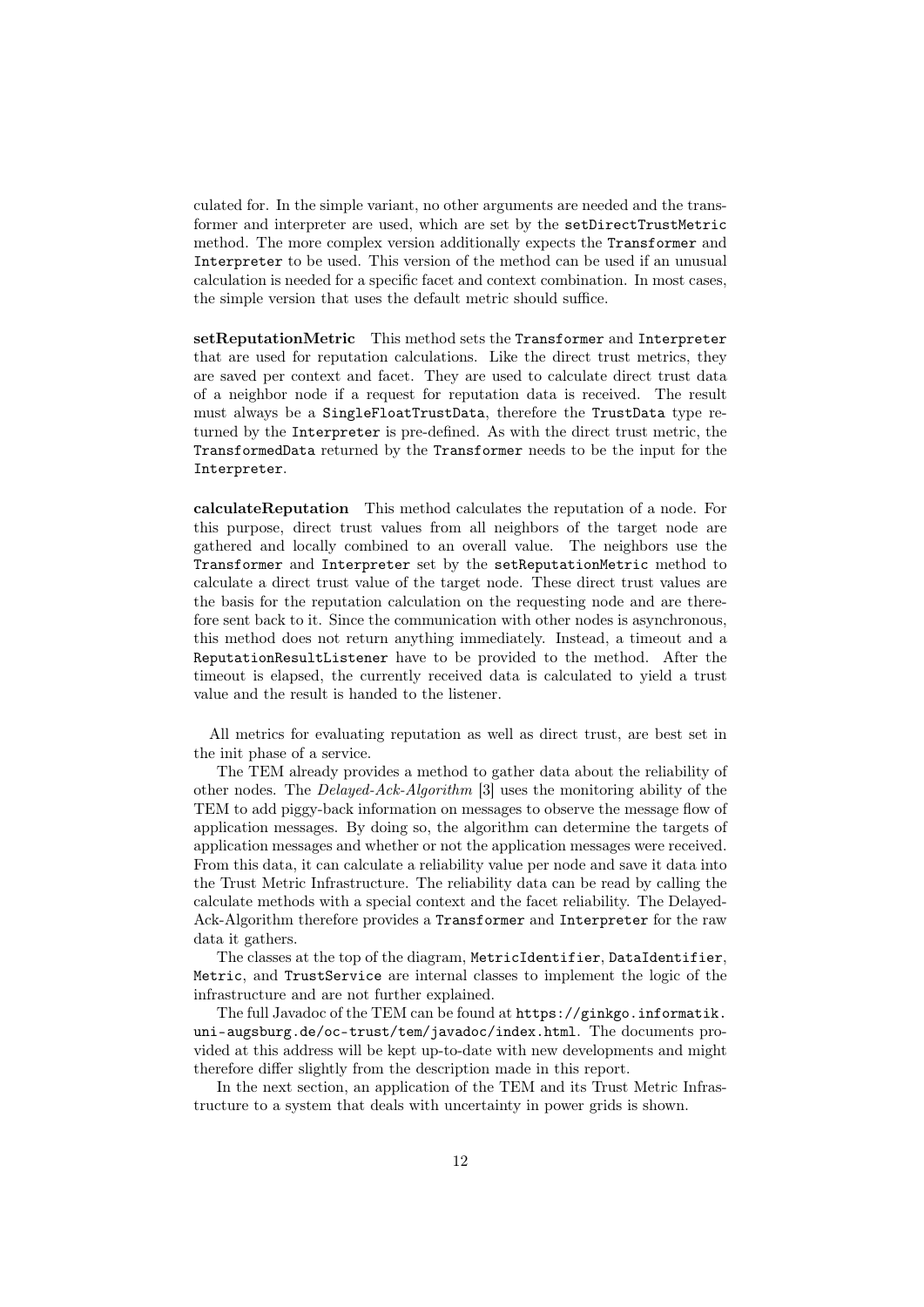## <span id="page-12-0"></span>4 Application of the Trust-Enabling Middleware

The Trusted Energy Grid (TEG) is a platform providing an infrastructure for applications based on a power grid with producers and consumers. It uses the Trust-Enabling Middleware (TEM) as underlying middleware framework and makes use of the functionality and interfaces the TEM provides, including the Trust Metric Infrastructure. Due to the number of producers and consumers, the fact that the power grid always has to work properly, and the potential damage in case of failures, the Trusted Energy Grid is a large-scale, safetycritical system.

In this section, a scenario in which the Trusted Energy Grid allows an application to deal with these problems is described. The concepts of the Trusted Energy Grid and the application are then instantiated based on the abstractions provided by the Trust-Enabling Middleware.

#### 4.1 Scenario

The big challenge in power networks is to balance energy production and consumption while considering uncertainty introduced by stochastic energy sources and by a fluctuating energy demand. Stochastic power sources are, for example, energy sources based on natural resources like wind and sun, or domestic combined heat and power (CHP) units. Both have in common that they are less controllable than regular power sources and are rather unpredictable regarding their power output, because they either depend on weather conditions or the customer's behavior. Moreover, especially the tremendously increasing number of stochastic power sources exacerbates the situation. The system's task is to master this situation and to plan and operate under these conditions while maintaining safety.

An application on top of the Trusted Energy Grid are Autonomous Virtual Power Plants (AVPPs) [\[1\]](#page-17-6), which are an approach to hold the balance between energy consumption and energy production despite the rising complexity and uncertainty introduced by stochastic power sources and by a fluctuating energy demand. For this purpose, the power plant landscape is partitioned into several clusters, the AVPPs. An AVPP is a self-organizing, self-adapting, and selfoptimizing ensemble of power plants. It autonomously plans the energy supply based on predictions made by producers and consumers, and it reacts to load or supply changes by adjusting schedules. The composition of an AVPP is not fixed; on the contrary, AVPPs change their structure from time to time if necessary, for example, when the AVPP permanently cannot cope with the load.

AVPPs use trust [\[7\]](#page-17-2) as a way to handle uncertainty. Each power plant's trustworthiness is characterized by two aspects, credibility and reliability. The credibility of a power plant is understood as the accuracy of its output predictions. Hence, stochastic power plants are most likely less credible than baseload plants. A power plant's reliability describes how often it had technical problems and, therefore, was off-line or had to reduce its power output unexpectedly.

On the one hand, trustworthiness of power plants is used to plan the energy supply. Untrustworthy power plants are less involved in supplying energy than trustworthy power plants in order to reduce and limit possible imbalances between energy production and consumption that could be caused by failing power plants or unsteady power outputs. On the other hand, trustworthiness of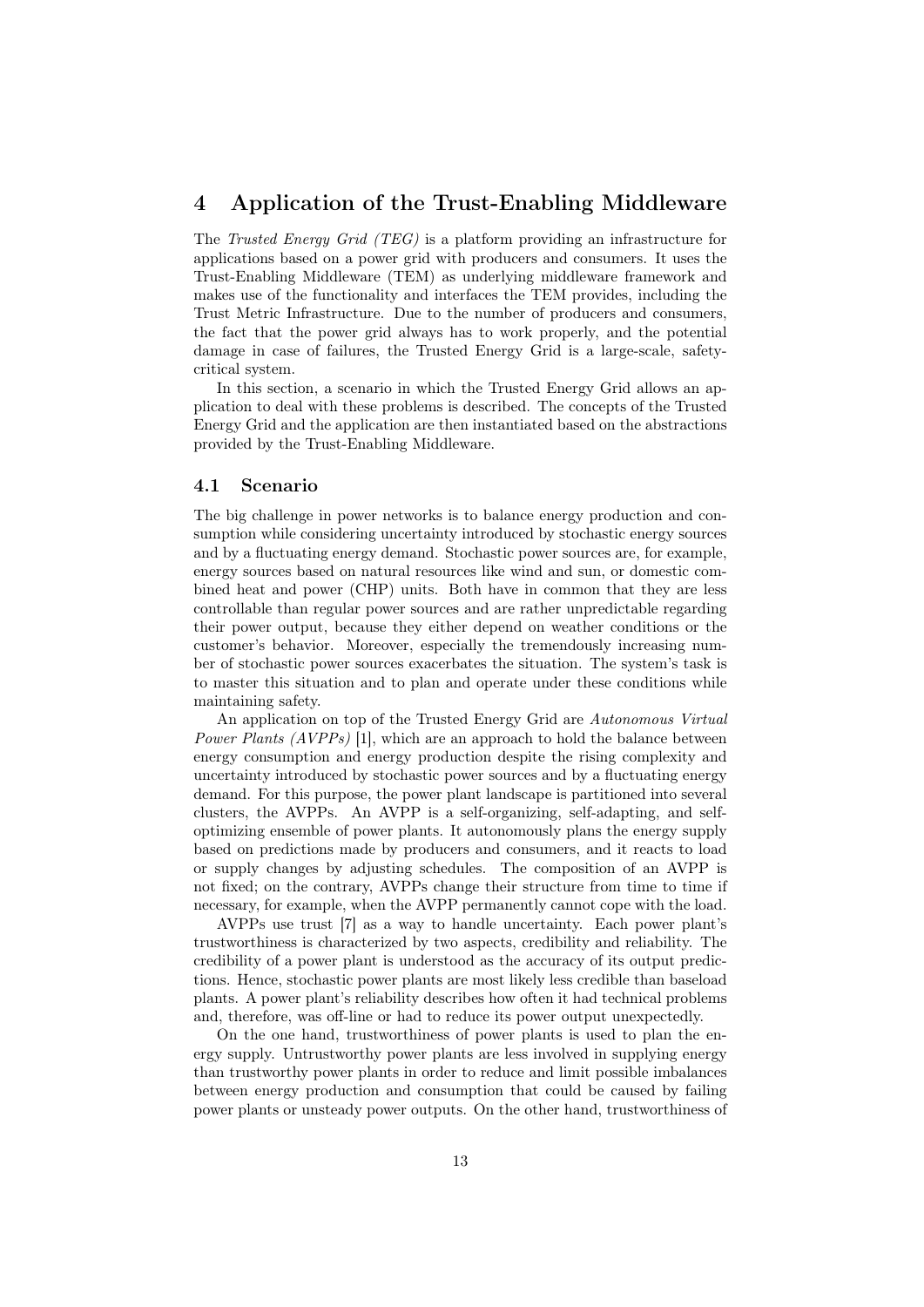power plants is considered during the formation of AVPPs. In order to make the system more robust, AVPPs ought to be of similar quality which all can cope equally well with their tasks. Hence, an AVPP mainly consisting of untrustworthy power plants – that cannot cope with its task – is not desired, and the formation mechanism of AVPPs thus tries to achieve a good mix of trustworthy and untrustworthy power plants for every AVPP.

In order to enable AVPPs to use trust, experiences with power plants have to be measured, collected, and interpreted to yield trust data. Thus, the TEM's Trust Metric Infrastructure suits the needs of AVPPs well. In the following, the mapping of the TEM and its Trust Metric Infrastructure to the Trusted Energy Grid and AVPPs is described.

#### 4.2 Usage of the Trust-Enabling Middleware

Each power plant in the Trusted Energy Grid is a periodic service of the TEM, thus achieving a proactive behavior that is needed for the power plants. Moreover, by being a periodic service, a power plant inherits several other required capabilities, such as the ability to communicate with other services (which is needed, e.g., in the process of forming AVPPs), to find other services, and to start or stop itself when it goes on- or off-line.

The Trusted Energy Grid makes use of the TEM's built-in feature to collect reliability raw data of a node, i.e., the node's availability. Because a node in the middleware represents a physical device, each power plants runs on its own node.

Since credibility depends on the application, credibility raw data cannot be collected by the TEM itself. Thus, this has to be done by the application. Therefore, the Trusted Energy Grid uses the TEM's feature to store credibility raw data in the TEM itself. As presented in Sect. [3,](#page-7-0) the Trust Metric Infrastructure provides the possibility to enhance the TEM by application-specific trust metrics. Since deriving credibility values for power plants is a highly complicated and application-specific process, specialized trust metrics using the Trust Metric Infrastructure are needed. In the following, a trust metric for deriving credibility values is outlined.

Raw data in terms of a power plant's credibility is a list of predicted and actual power outputs of the power plant that is stored in the TEM. This list can then be transformed by a special *transformer* to *transformed data* which are, for example, the average percental difference between actual output and predicted output of all raw data, and/or some statistical data like the standard deviation. The transformed data are interpreted by a special *interpreter*, considering, e.g., the positive or negative difference between actual and predicted output. A positive difference, that is, the power plant produces in average more power than predicted, might be regarded less critical than a negative difference. This is due to the fact that a positive difference could act as a little cushion, and, if not needed, be sold to other AVPPs. The time of day at which the prediction was made is of special interest within the application of AVPPs as credibility at peak load times like during midday is more important than credibility at night. For that reason, the time of day is represented by the *context*. This results in trust data for different time slots, for example, a credibility value for morning, a credibility value for midday, and so on.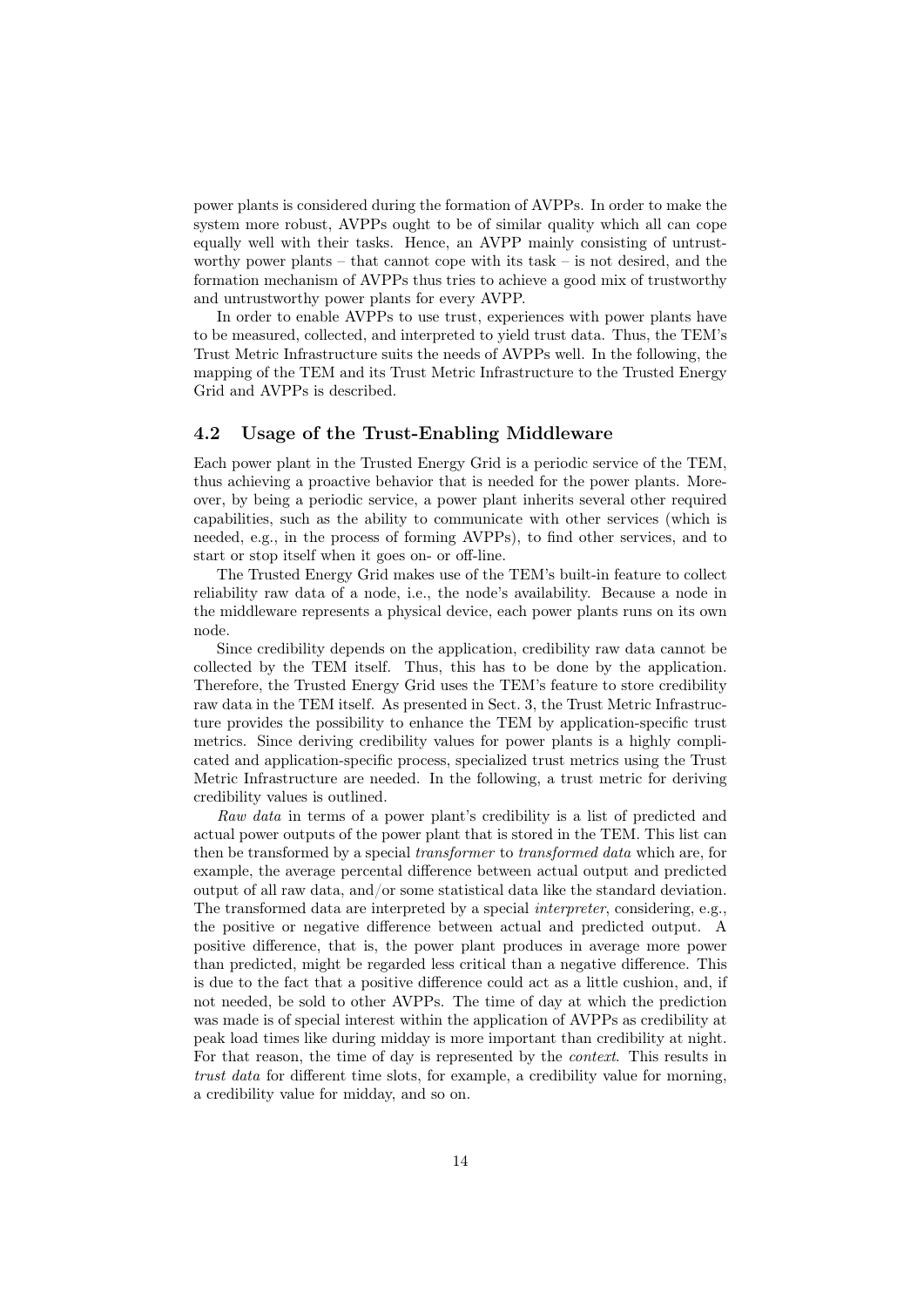Even though the Trust-Enabling Middleware not only provides an infrastructure for deriving trust through direct observation but also provides the possibility to use reputation, this feature is currently not used in the application of AVPPs. Instead, it is assumed that power plants honestly store their respective credibility raw data themselves and reliability raw data are collected by the TEM, and that everyone can directly access these raw data or the resulting trust data so that no reputation is needed.

The usage of the Trust-Enabling Middleware in the Trusted Energy Grid has been described rather abstractly so far and is detailed in an actual instantiation of parts of the Trusted Energy Grid in the next section.

#### 4.3 Instantiation Example

In Figure [5,](#page-14-0) a simplified class diagram of the instantiation of the Trust Metric Infrastructure in the Trusted Energy Grid (TEG) is shown. It only illustrates the classes for the trust facet credibility; the classes for the facet reliability look similar. Classes beginning with "TEG" depict the application-specific classes of the Trusted Energy Grid.



<span id="page-14-0"></span>Figure 5: Application of the Trust Metric Infrastructure in the Trusted Energy Grid (TEG): Simplified Class Diagram

The following outline briefly describes how to instantiate and use the Trust Metric Infrastructure.

1. By the use of an implementation of the TEM's interface Trust – the TEM's provided TrustService – each power plant gets the capability of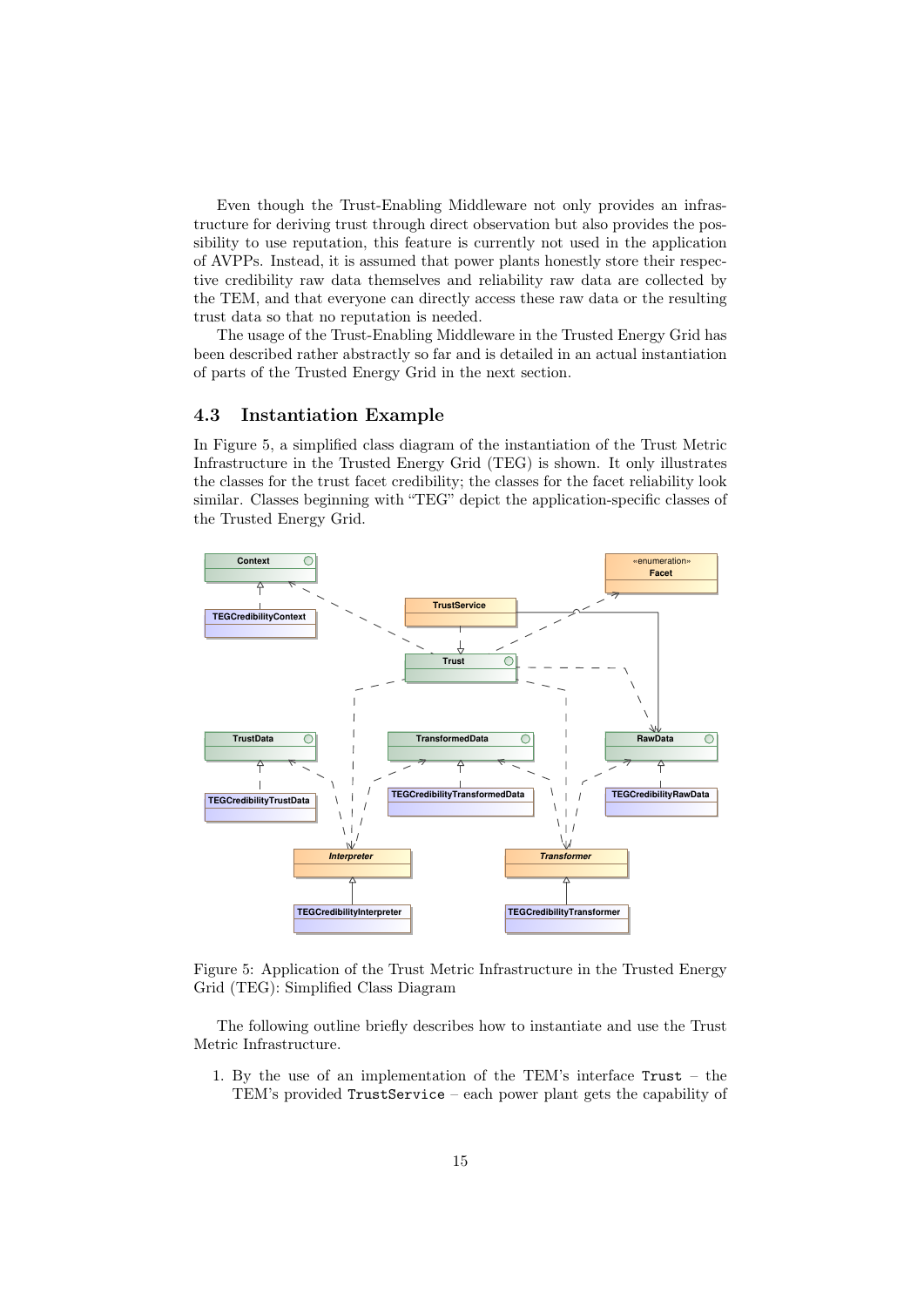adding raw data and calculating trust data with the help of a transformer and an interpreter.

- 2. For this purpose, raw data, transformed data, and trust data have to be specified in the Trusted Energy Grid. This is done by implementing the TEM's interfaces RawData, TransformedData, and TrustData, resulting in TEGCredibilityRawData, TEGCredibilityTransformedData, and TEGCredibilityTrustData.
- 3. Moreover, in the Trusted Energy Grid, the abstract classes Transformer and Interpreter of the TEM have to be extended to know how to transform TEGCredibilityRawData to TEGCredibilityTransformedData and how to interpret these to yield TEGCredibilityTrustData. Thus, the classes TEGCredibilityTransformer and TEGCredibilityInterpreter are obtained.
- 4. The TEGCredibilityTransformer and the TEGCredibilityInterpreter have to be made known to the Trust interface by calling the method setDirectTrustMetric.
- 5. If TEGCredibilityRawData are measured, they can be stored in the TEM by calling addRawData provided by the interface Trust.
- 6. Whenever TEGCredibilityTrustData are needed, the interface Trust provides the method calculateDirectTrust. This method automatically uses the defined transformer and interpreter. However, the interface Trust also provides an overloaded version of the method calculateDirectTrust in which another transformer and interpreter can be passed (see Sect. [3\)](#page-7-0).

## <span id="page-15-0"></span>5 Conclusion and Future Work

In this report, we presented the Trust-Enabling Middleware (TEM) that is based on the organic middleware OCµ. Since services in OCµ only act reactively, the TEM introduces the concept of periodic services, thus obtaining a proactive behavior. Services can communicate with other services by exchanging messages. This makes it possible for the TEM to act as the basis for multi-agent systems. Additionally, the TEM provides a failure detector which monitors nodes and thus observes if a node goes off-line.

Furthermore, the Trust-Enabling Middleware provides the Trust Metric Infrastructure for storing, interpreting, and querying trust data for a specific context and facet of trust. For this purpose, experiences that were made with interaction partners in a specific context and for a specific facet are stored as raw data and then transformed to transformed data. These are interpreted to yield trust data afterwards. The Trust-Enabling Middleware has a built-in mechanism to collect reliability raw data by monitoring message losses. Further, it already provides basic metrics. However, it is possible to define applicationspecific, more sophisticated trust metrics by developing customized transformers and interpreters, especially for trust facets like credibility which cannot be interpreted by the middleware itself as credibility is a highly application-specific property.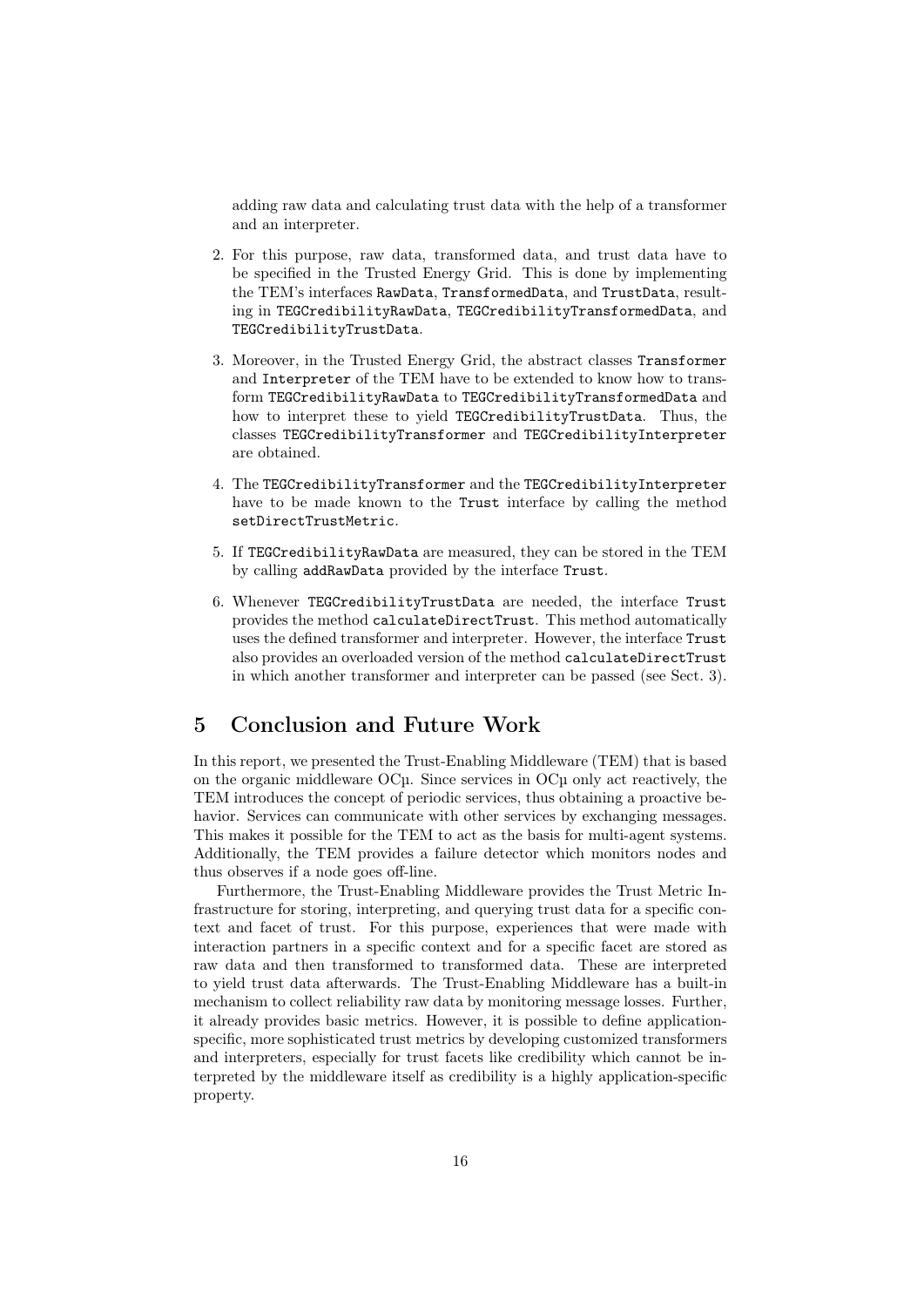Finally, we showed an example application, the Trusted Energy Grid, that is based on the Trust-Enabling Middleware and makes use of the features the middleware offers. In particular, we showed what a complex trust metric looks like in the Trusted Energy Grid, and illustrated how to implement it using the interfaces of the TEM. Another example application that uses the TEM as underlying middleware is the Trusted Computing Grid [\[2\]](#page-17-7), a desktop grid computing system that uses trust as a way to increase performance and robustness.

Future work includes the fine-tuning of the middleware's architecture, the Trust Metric Infrastructure, and the interfaces. Moreover, the Trust-Enabling Middleware will be extended by further features. For instance, the self-x properties of the middleware will be improved in such a way that they consider the trustworthiness of nodes. So it will be possible that the TEM's ability to self-optimize migrates services to other nodes (load balancing) while considering the trustworthiness of nodes: it is better to migrate a service to a trustworthy node than to migrate it to an untrustworthy node. Further, metrics aggregating direct trust values and reputation will be developed. A node's confidence, i.e., how much a node trusts its own experiences, will play an important role in this case. Last but not least, a persistent storage will be included in the TEM. This will be used by the services which then do not have to take care of a persistent storage of data themselves.

## Acknowledgment

This research is partly sponsored by the research unit "OC-Trust" (FOR 1085) of the German Research Foundation (DFG).